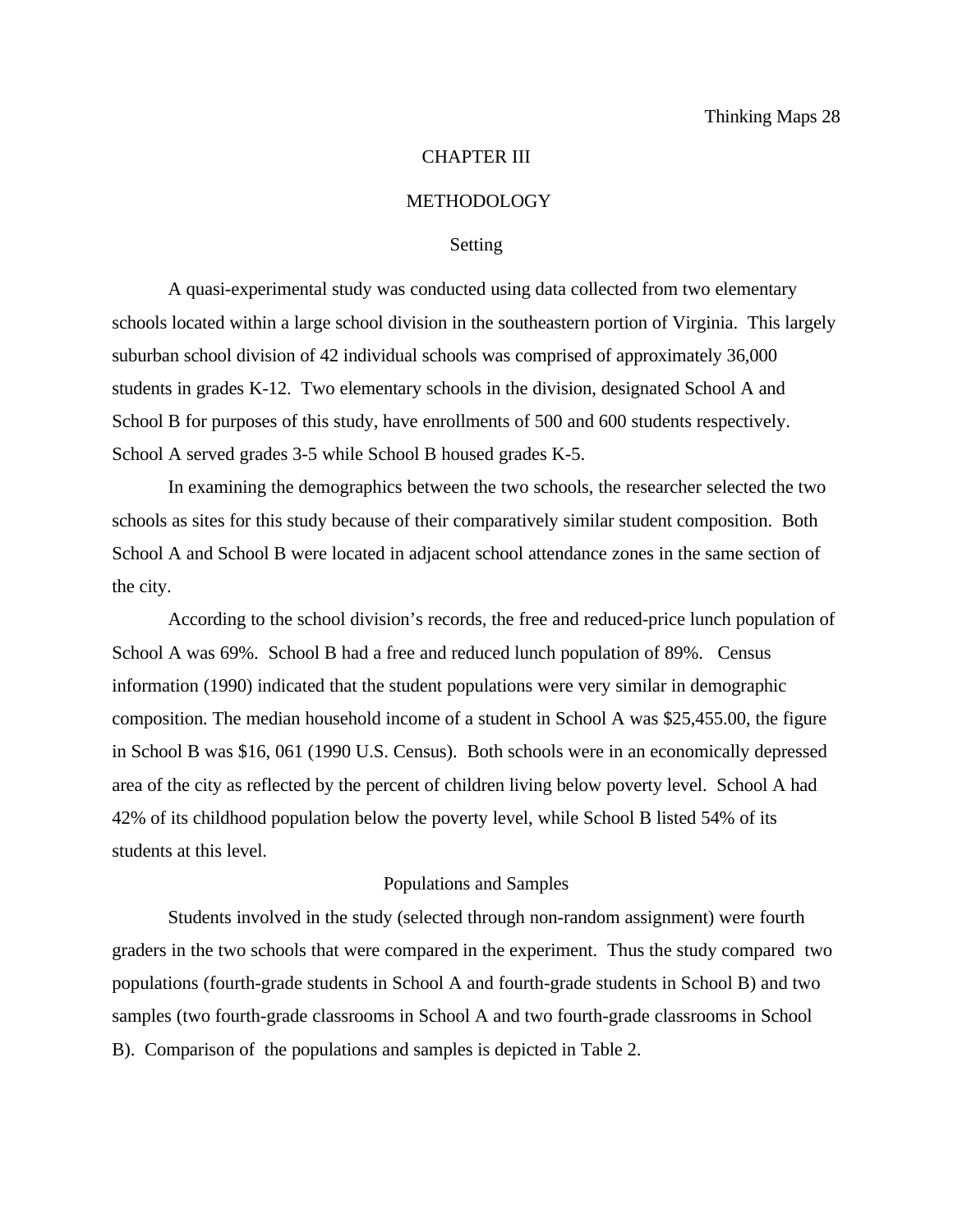| School | Populations |                 | Samples  |          |
|--------|-------------|-----------------|----------|----------|
|        | Teachers    | <b>Students</b> | Teachers | Students |
| A      |             | 165             |          |          |
| B      |             | 99              |          | 37       |

Comparison of Populations and Samples

The researcher purposefully selected the fourth grade as the study population and sample because of three reasons. First, the researcher had access to the fourth grade Stanford Achievement Test results from the September 1998 administration in both schools. This test was eligible for further administration in April of 1999. The sub-tests administered were mathematics, language and reading. Second, this sample selection also allowed for students of like background and age to be considered. Third, previous studies involving graphic organizers have concentrated on students of similar age to determine the effectiveness of similar programs (Boothby & Alverman, 1984; Griffin et al., 1995; Hawk, 1986).

The researcher attempted to limit the variables introduced into the study. The students in each of the participating schools are drawn from the same section of the city and demonstrate similar demographic characteristics. This status was confirmed through a United States Census (1990) document review and consultation with the school division's director of planning. Essentially, the two populations and samples have the same general characteristics in regard to racial, gender, and socioeconomic composition.

# Design of the Study

The researcher employed a nonequivalent control-group design (Gall, Borg, & Gall, 1996) as depicted in Table 3 to test the hypotheses.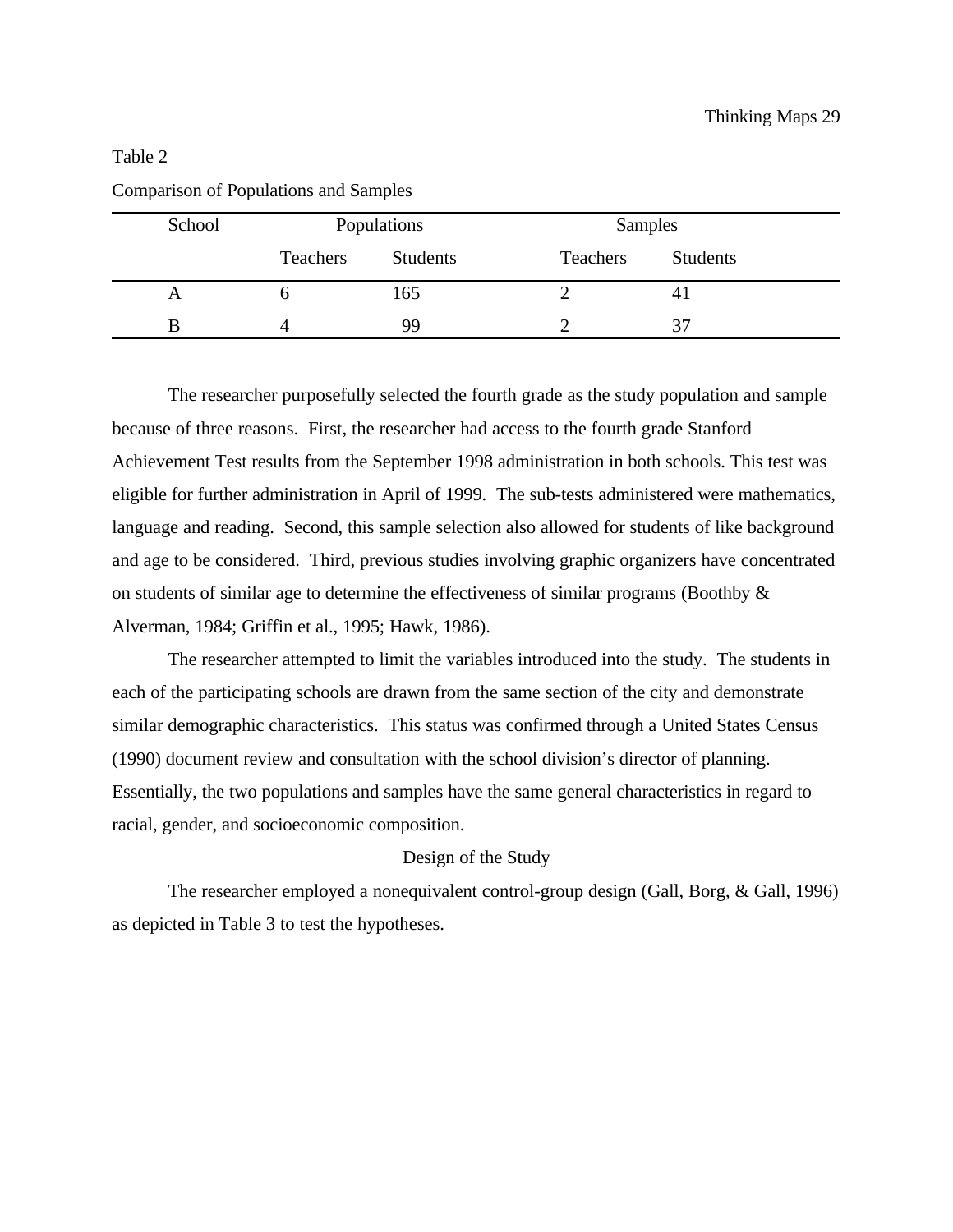

# Nonequivalent Pretest-Posttest Control Group Design

Note. The Stanford Achievement Test cannot be administered more than once in a six-month period. Therefore, the experiment needed to encompass a time period of at least six months between pretest and posttest.

The information in Table 3 depicts the design the researcher selected to investigate the research questions. The treatment that students in School A received was classroom instruction in the use of graphic organizers termed Thinking Maps®. Because only two fourth-grade teachers in School A participated in the training required to implement Thinking Maps® in the classroom, the researcher had to limit the number of classrooms to be studied. In School B, two teachers and their classes of fourth graders were selected as the comparison group. The classrooms were selected by matching the two teachers of each school as closely as possible. This procedure is recommended when small samples are to be used and large differences between the treatment and control group on the dependent variable are not expected (Gall, Borg, & Gall, 1996). Matching the teachers involved in the study assisted in decreasing threats to the study's internal validity. The school principals were involved in this process to ensure the best possible match between the two groups of teachers. Attention to teaching styles, years of experience, and overall attitude were factored in to the final decision for selecting the teachers from the two schools. School A implemented the Thinking Maps® program in the school during the 1998-1999 school year. Teachers were formally trained, and instruction in using the program began in early October 1998. School B did not participate in the program, and since the Thinking Maps® program is copyrighted, teachers in School B were prevented from introducing or applying the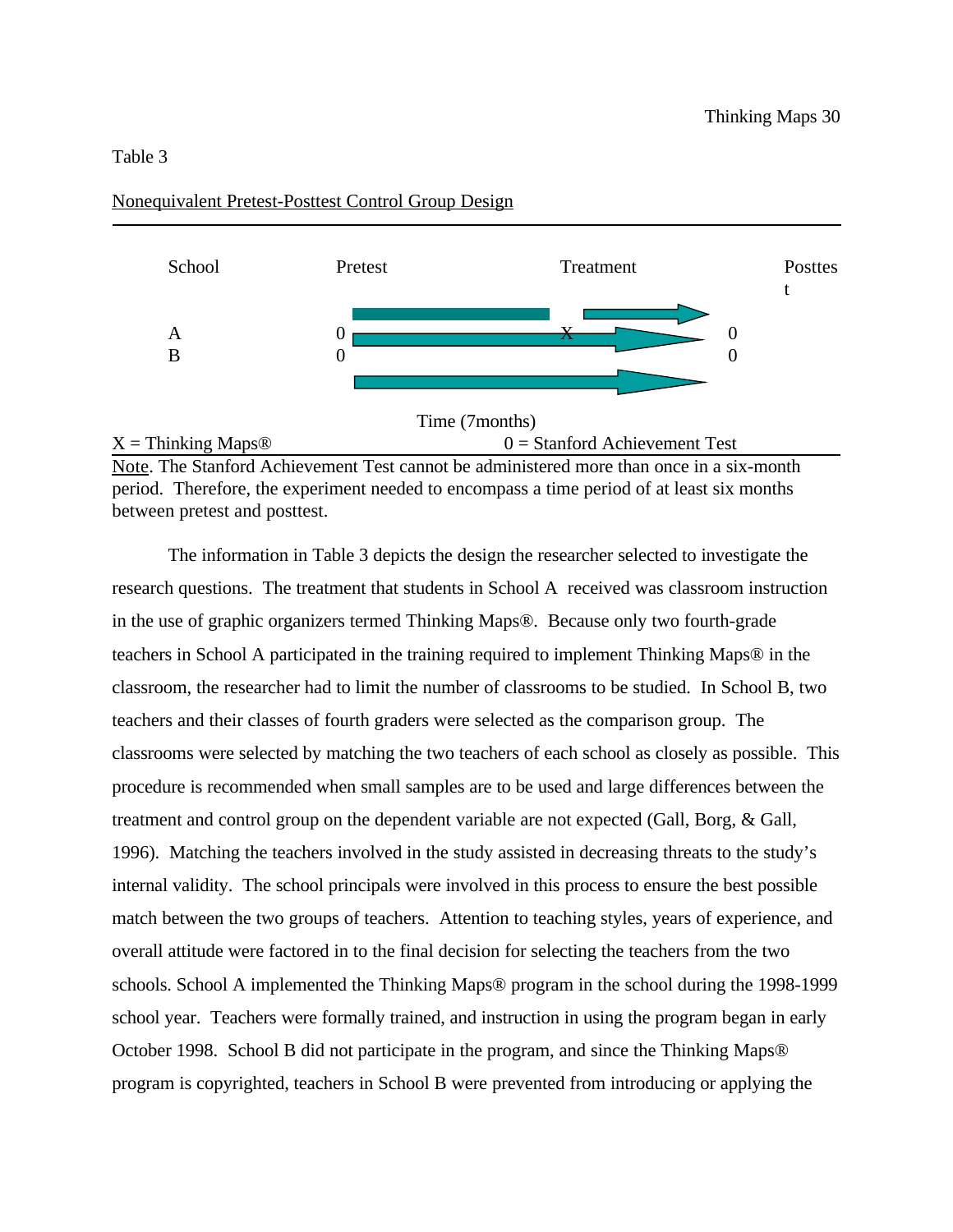program in the prescribed manner.

To determine how the Thinking Maps® program affects students, the researcher examined three additional independent variables: race, gender, and previous achievement.

The researcher did not find graphic organizer studies that document the effect the use of graphic organizers in the classroom has on the different races. An examination of the school division's free and reduced-price lunch percentage by school revealed that the schools that need to raise standardized test scores the most are often characterized by a high percentage of minority students. The effect of Thinking Maps® on minority students is therefore an important factor to consider. This study was designed to gather data on this aspect of the program's effectiveness.

While a number of studies ( Foxworthy, 1995; Stone, 1983; Tate, 1997) have addressed the effect the use of graphic organizers have on gender, the data provided by the authors of Thinking Maps® does not give any categorizations of how the program may affect males and females. Manning (1998) found little difference in ability between the genders of fourth grade students in science and mathematics. His research indicated that significant differences between the sexes did not begin to surface until the adolescent years. The researcher examined this variable to determine if a specific effect exists between the program and gender.

Studies on graphic organizers have been mixed in reporting their effect on previous achievement. Some maintain that high ability students learn better with the use of strategies such as graphic organizers because they incorporate its structured format with their more organized approach to learning ( Bernard, 1990, 1995; Boothby & Alvermann, 1984; Foxworthy, 1995). Other studies have indicated that students of low ability learn more efficiently with graphic organizers, since the information is presented in a logical, clear format (Alvermann, 1981a; Dickens, 1988; Griffin & Tulbert, 1995; Herbst, 1995; Lehman, 1992). A few researchers have concluded that graphic organizers help both low and high ability students improve achievement (Alvermann, 1981b; LaFleur, 1992; Stone, 1983). Inclusion of this independent variable in the study was designed to assist in gathering data to help interpret which view is more correct.

Thus, the experimental design consists of a 2x2x2x2 factorial design: Previous Achievement (low and high), gender (male and female), race (black and white), and treatment (experimental and control).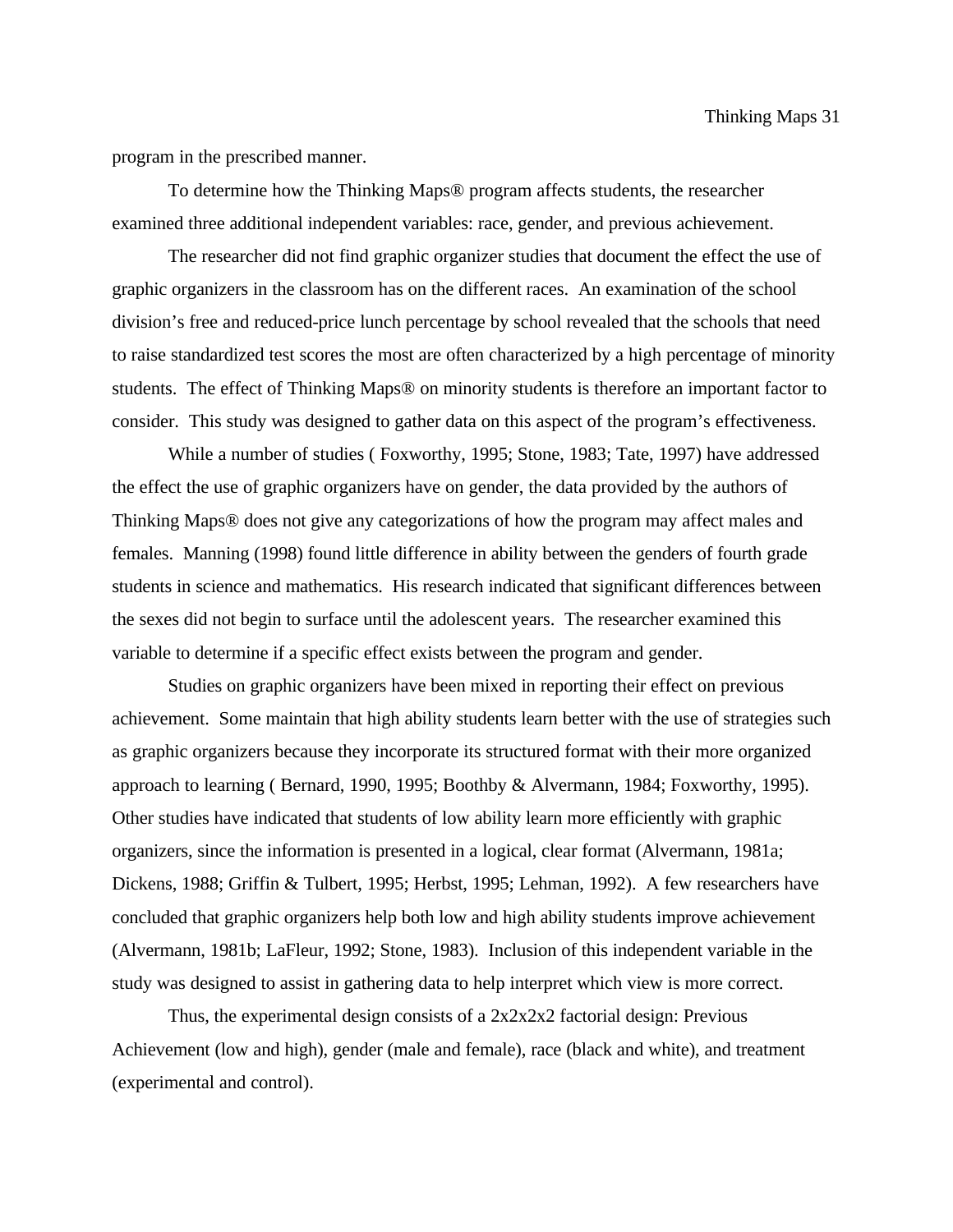The pretest and posttest that was administered to the students was the Stanford Achievement Test (Ninth Edition). Students in both schools were given the pretest in September of 1998. The posttest was administered to both groups in April of 1999 after the treatment had been given to School A.

#### Threats to Internal Validity

In order to control for threats to validity (Gall, Borg, & Gall, 1996), the study was conducted as a blind study. As little information as possible was relayed to the teachers regarding the true purpose of the study. The principals of the schools assisted the researcher with shielding the purpose of the study from the teachers participating in the experiment. Administration of the posttest was conducted in a manner as to not divulge connection to the study. Students involved in the experiment were not informed of any aspect of the study.

As a further means to limit threats to the internal validity of the study, the teachers were not told that the interviews conducted at the conclusion of the study to collect information regarding the classroom use of graphic organizers, was connected to an examination of the Thinking Maps® program. Their principals informed them that the study in which they were participating was being conducted to compare the effects of a fall versus spring administration of the Stanford Achievement Test. The researcher had no contact with the instructional programs employed in the classroom in School A or School B. He did not visit the classrooms or have any direct contact with the study participants. The principals of School A and School B assisted the researcher by monitoring the teachers' classrooms to observe their teaching practices.

Aside from the Thinking Maps® program operating in School A, the two schools' organization for instruction was similar. These similarities in the instructional program include the division-wide reading program (Scott-Foresman), a standardized core-subject curricula, textbooks, and division-wide, policy-driven organizational procedures. The instructional day is similar in both schools with each school providing five and one-half hours of organized classroom activities. Both schools assigned students to classrooms in a heterogenous manner.

#### Description of Treatment

The Thinking Maps® program is an established set of graphic organizers that the authors maintain is based on fundamental thinking processes, designed to be integrated within the current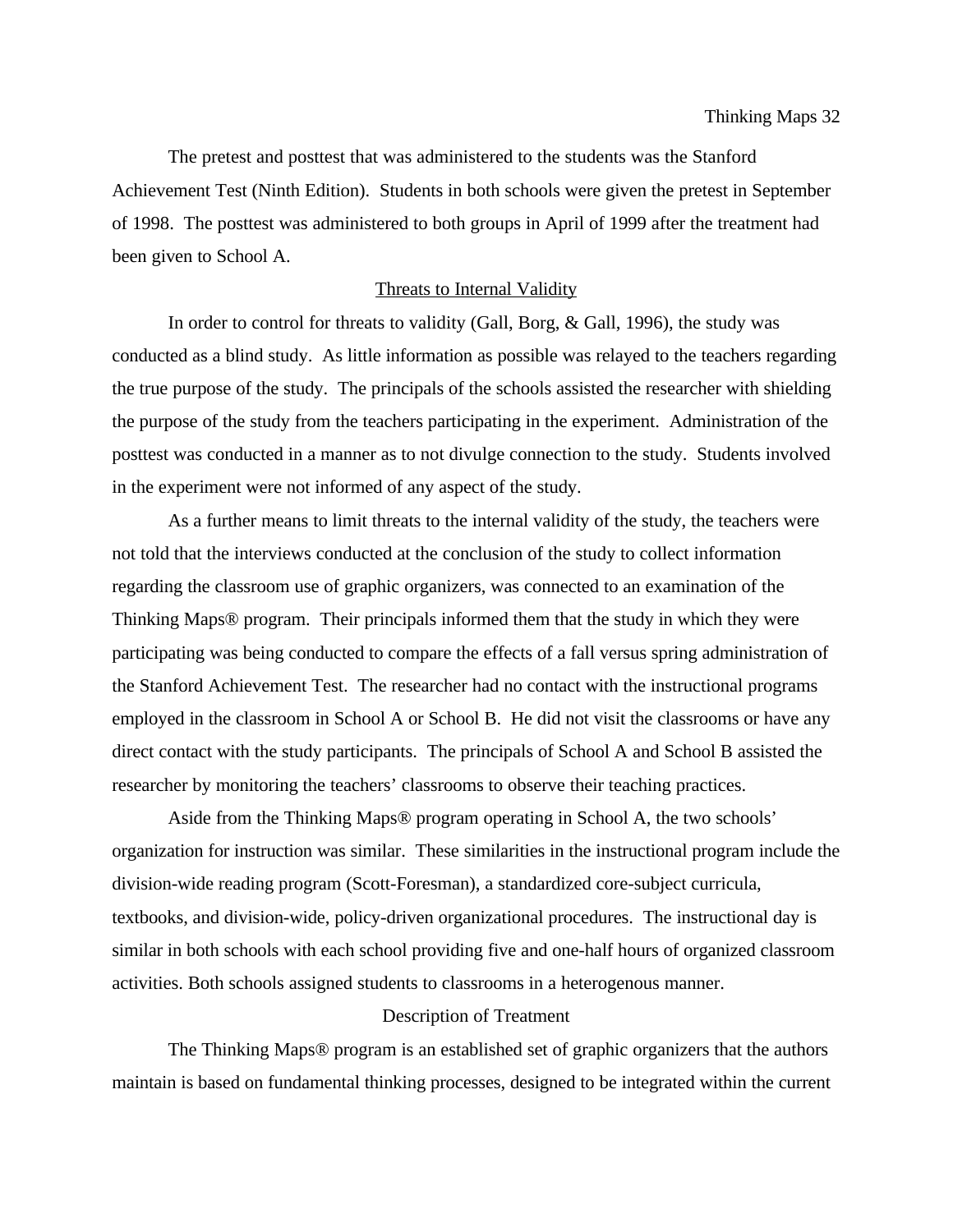curriculum. Teachers use these eight graphic organizers to enhance the students' understanding of concepts they present in class through accessing students' visual imagery (Hyerle, 1996a). The maps can be either student or teacher constructed, depending on how the teacher decides to incorporate them into the lesson. Each map is designed to be used with a specific thought process. Hyerle identified eight distinct maps that correspond to the thought processes he outlined in his book, Visual Tools (Hyerle, 1996b). He maintains they comprise a comprehensive model for transferring thinking skills directly to content learning across disciplines and to life long learning (Electronic Resource from Innovative Learning Group, 1997). This results in the outcome of teachers and students utilizing a core set of graphic organizers, or common language, for cognitive development, instruction, and assessment. The function of each of the eight maps is found in Table 4. Diagrams of each of the eight maps are displayed in the Appendix B.

Table 4

| Map name      | <b>Function</b>                   |
|---------------|-----------------------------------|
| Circle        | To define in context              |
| <b>Bubble</b> | To describe the attributes        |
| Double-Bubble | To compare and contrast           |
| Tree          | To classify and categorize        |
| <b>Brace</b>  | To display part/whole reasoning   |
| Flow          | To illustrate sequencing          |
| Multi-Flow    | To examine cause-effect reasoning |
| <b>Bridge</b> | To show analogies                 |

Types of Thinking Maps® and Their Function

The Thinking Maps® program can only be implemented in a school after the prescribed initial training for teachers is completed. This training, prior to the use of the program, consists of at least a one-half day session involving the conceptual basis of Thinking Maps®, including a major segment of the session devoted to the brain-based research. The trainers concentrate on the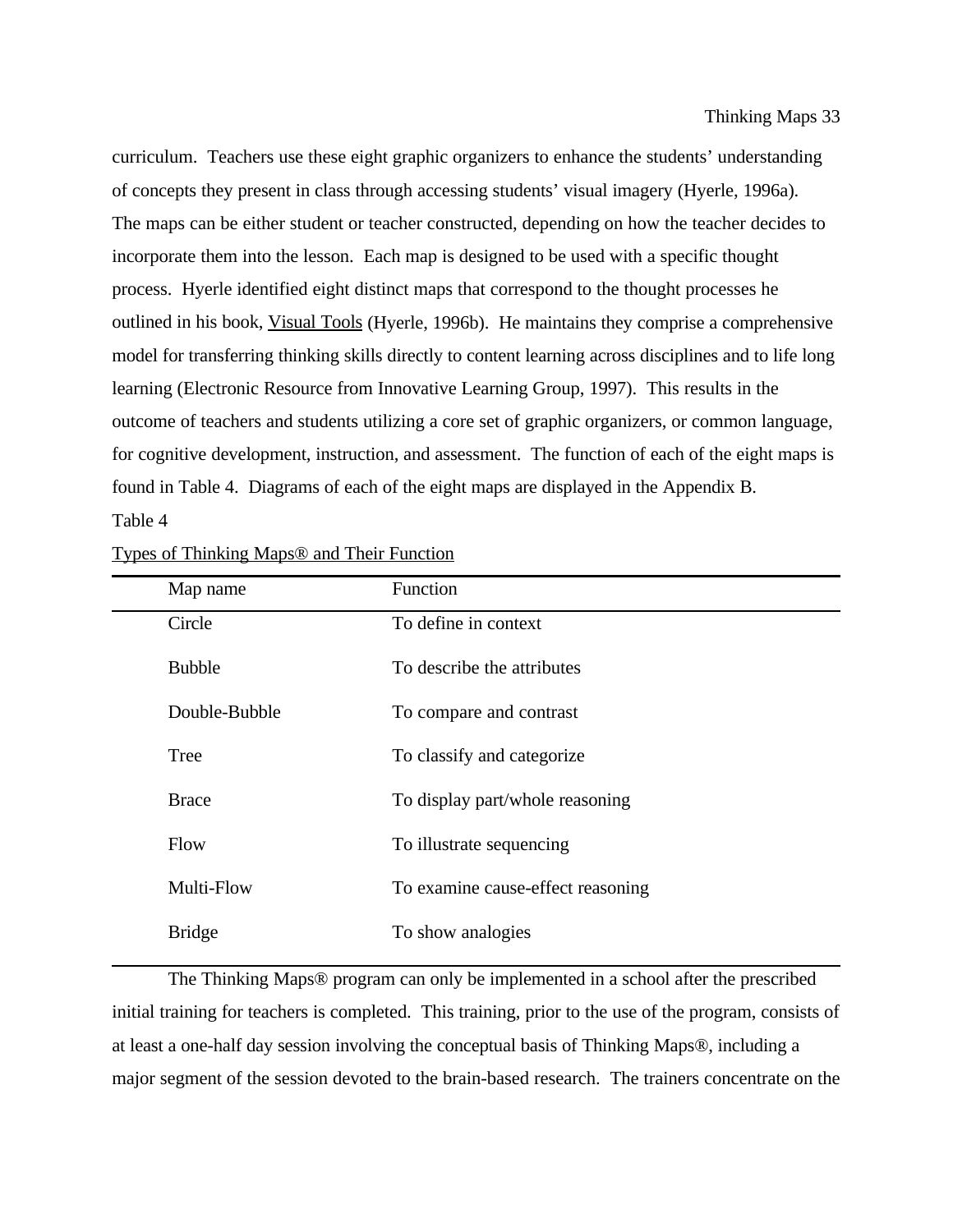brain, especially how it functions, to demonstrate how the Thinking Maps® program correlates with the advances science is making in understanding how the brain is used in the learning process. All of the information presented in the training session is outlined in a carefully formatted manner in the Thinking Maps® training manual.

Participants in School A actively created Thinking Maps® in the training session, learning about their use by constructing them in context. Cooperative learning techniques were used to expedite the learning process, so that all eight maps were introduced in the first training session. Five follow-up sessions, each about an hour in duration, were conducted with the consultants during the school year. The sessions were scheduled throughout the school year at the rate of approximately one every two months. These follow-up workshops generally took place during the teacher's planning bell and were geared to the questions the teachers had about the usage of the maps. The consultants provided additional advice on integrating the maps across the curriculum.

Thinking Maps® was the only instructional strategy or academic initiative School A implemented during the year. All of the other programs follow the format described in the control section.

## Interviews

To accurately describe the treatment and control conditions of the classrooms in School A and School B, the researcher conducted interviews with the teachers participating in the experiment after the treatment and control periods were over. The interview questions were constructed to determine how the treatment and control conditions affected the classroom instruction. The researcher administered the interview questions in the same manner to both groups of teachers. To limit contamination of results, the teachers in School B were interviewed prior to those in School A. A one-on-one interview technique was used to limit distractions and to allow the teacher to focus on each specific question the researcher posed. Each interview was conducted within a forty minute time frame. All of the teachers were asked to respond to the same questions in an identical format. The probes which were used to collect more information were stated in the same way. The researcher attempted to assess the degree of ease each teacher felt in complying with the request to be involved in the interview.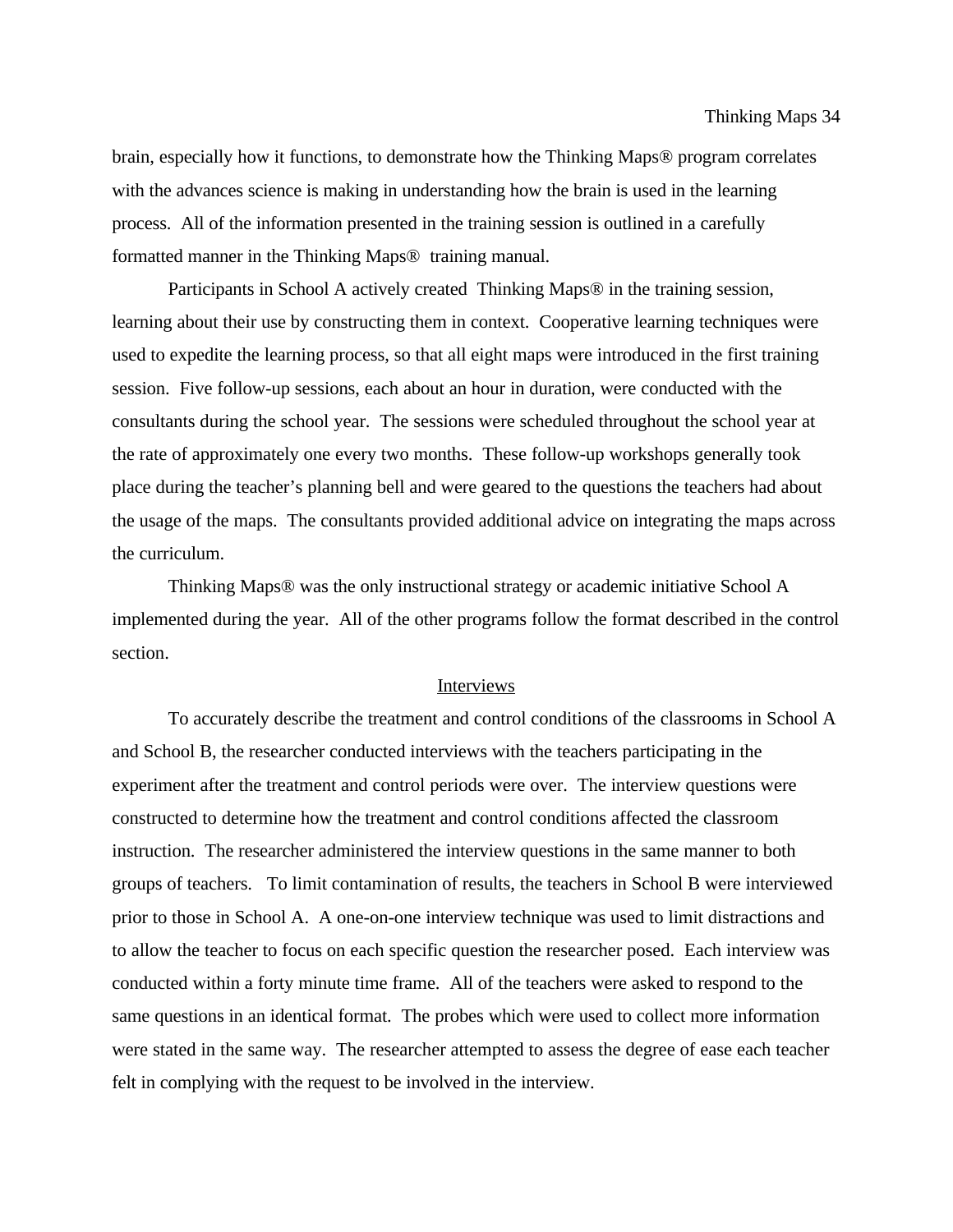The information in Table 5 depicts the interview protocol used with the treatment and control teachers.

| Table 5                                                                |  |  |
|------------------------------------------------------------------------|--|--|
| Interview Protocol to Collect Data From Treatment and Control Teachers |  |  |

| Domain           | Interview questions                                                                                                                                                                                               |
|------------------|-------------------------------------------------------------------------------------------------------------------------------------------------------------------------------------------------------------------|
| Quantity of use: | 1. Tell me about your instructional program in reading.<br>2. Tell me about a typical lesson.<br>3. Tell me about a typical week in your classroom.<br>4. Tell me about any special activities in your classroom. |
|                  | (Ask same questions for math and language)                                                                                                                                                                        |
|                  | Probes (used if teacher mentions visual tools):                                                                                                                                                                   |
|                  | 1.<br>What type of visual tools do you use?<br>2.<br>How often are they used?<br>3.<br>How many maps have you used with students?                                                                                 |
| Quality of use:  | What types of instructional strategies do you use?<br>1.<br>2.<br>Describe some of the strategies you use to assist students in<br>understanding the content.                                                     |
|                  | Probe:<br>1.<br>Describe your experience in using Thinking Maps® in your<br>classroom.                                                                                                                            |
| Outcomes of use: | How well do you think your students did in reading, math and<br>language this year? Why?                                                                                                                          |
|                  | (table continues)                                                                                                                                                                                                 |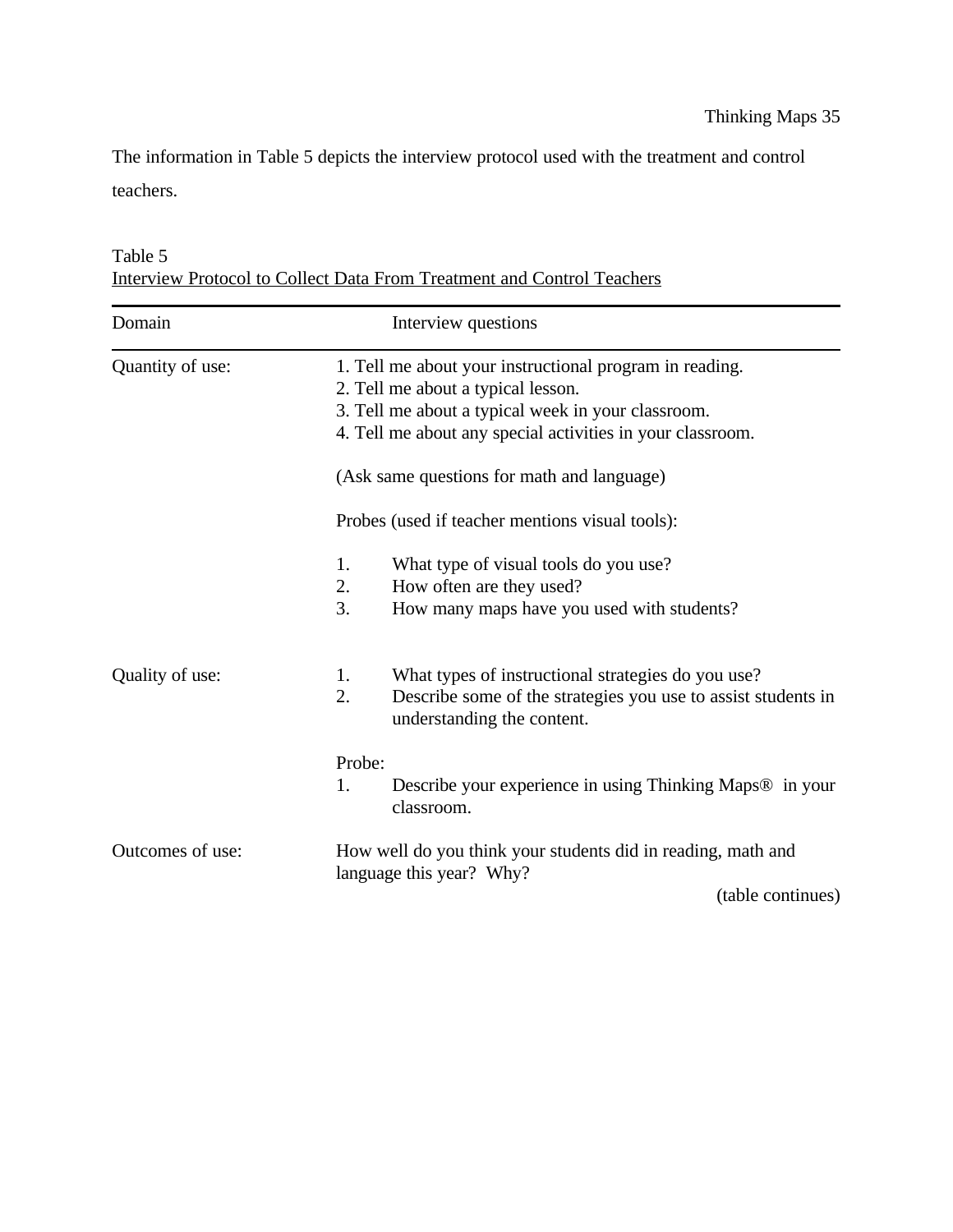| Procedure: | How do you structure the use of your instructional<br>strategies?                                                                                                                                                                                                                                         |
|------------|-----------------------------------------------------------------------------------------------------------------------------------------------------------------------------------------------------------------------------------------------------------------------------------------------------------|
|            | Probe:<br>Is the visual tool used purposively?<br>How does the visual tool relate to the lesson being taught?<br>2.<br>How did you use the Thinking Maps® in your lesson; to<br>3.<br>introduce new material, reinforce previously taught material,<br>or provide a framework for processing information? |

Probes were formulated to proved the researcher with a tool to explore further avenues of questioning involving graphic organizers. If the teachers mentioned graphic organizers during the interview, the appropriate probes were asked in order to describe how the graphic organizer was used in the classroom in relation to the curriculum. Probing questions that were addressed to the teachers related to the duration of the treatment activity in the classroom, the frequency of treatment usage, and total number of maps introduced to the students. The information reported in Table 6 shows the dichotomy which the researcher found in the use of graphic organizers between the two groups of teachers.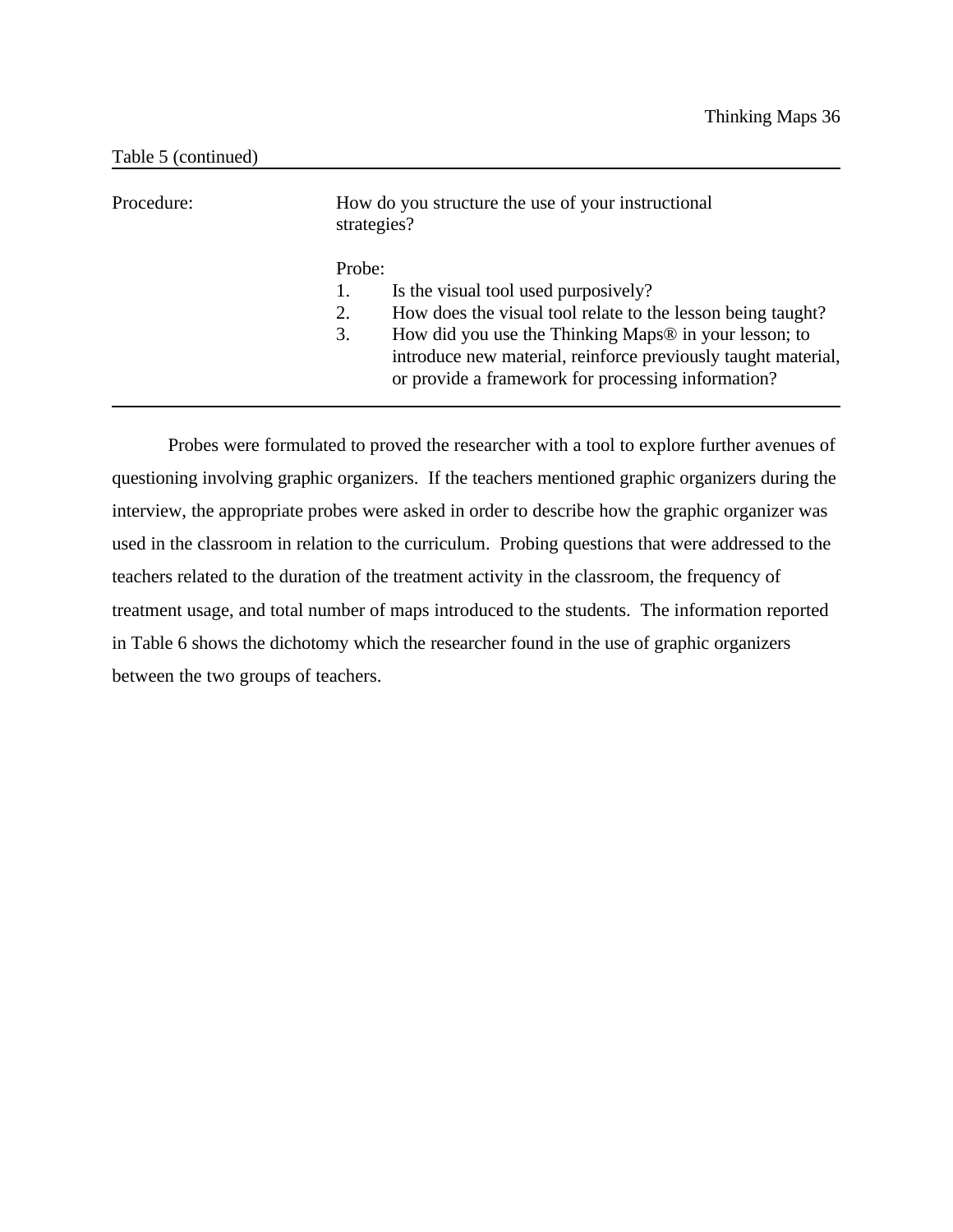| Subject     |                 |    | Frequency of Use |      |    |
|-------------|-----------------|----|------------------|------|----|
|             | Low             |    | Middle           | High |    |
| Reading     | B1 <sup>a</sup> | B2 |                  | A1   | A2 |
| Mathematics | B1              | B2 |                  | A1   | A2 |
| Language    | B1              | B2 |                  | A1   | A2 |

Frequency of Use of Graphic Organizers in the Classrooms of Treatment and Teachers

 $B<sup>a</sup>B1$ , B2: Control teachers ;  $<sup>b</sup>A1$ , A2: Treatment teachers</sup>

School A teachers used some type of graphic organizer, including Thinking Maps® on a regular basis as part of the prescribed program. Teachers in School B did not use graphic organizers in a structured manner. Rarely was any type of graphic organizer used in any subject other than reading, where program associated visual tools were available to be used with the lesson.

When the researcher interviewed the teachers in School A, the use of graphic organizers was the focus of the interview. Each of the treatment teachers mentioned the use of graphic organizers as an instructional priority within the first five minutes of the interview protocol. Teacher A2 explained how she utilized Thinking Maps® daily to help the students "see" the concepts she introduced. Each teacher cited how they used the Thinking Maps® in all three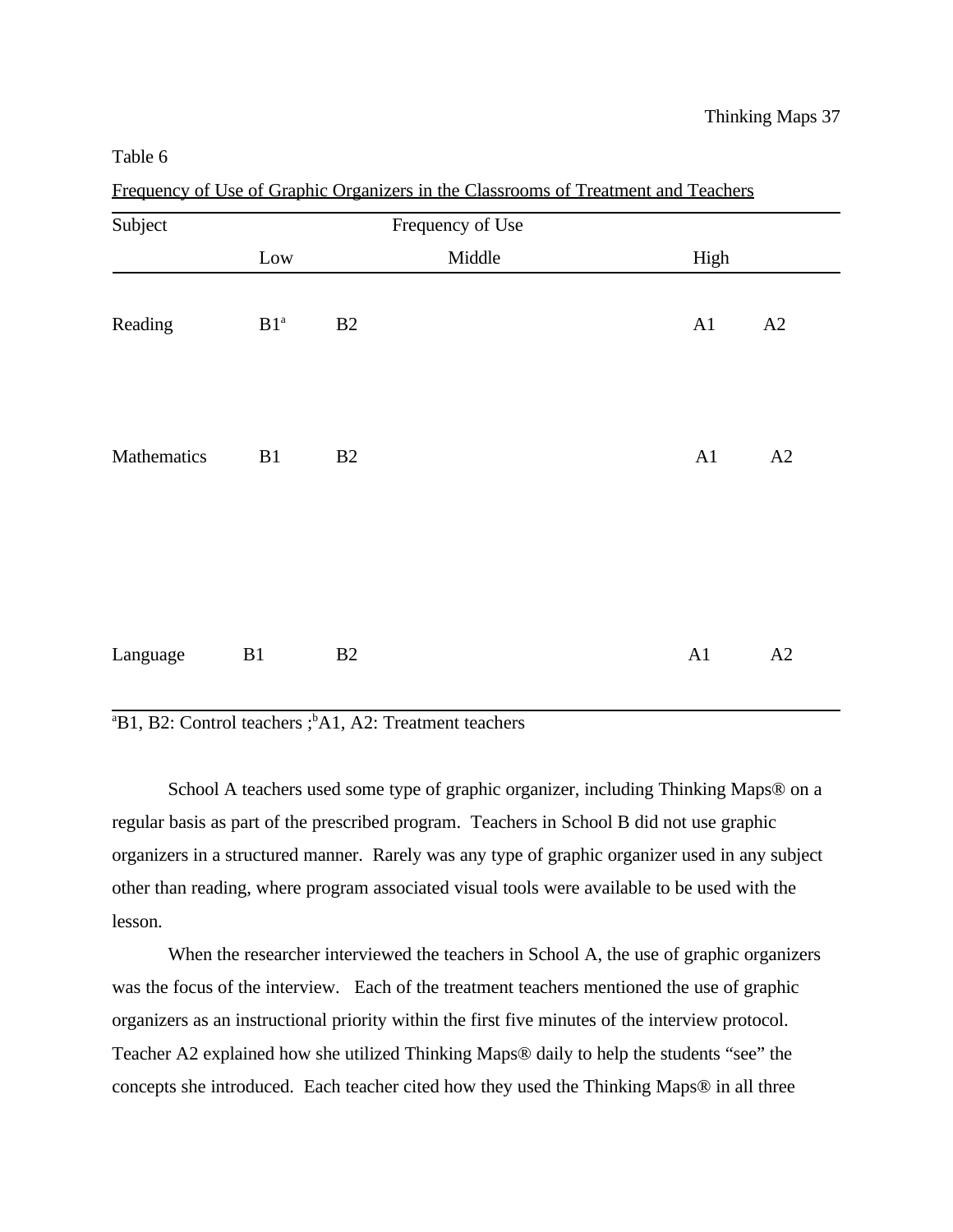subject areas. Teacher A2 was more enthusiastic about the use of Thinking Maps® as she cited how she delighted in finding as many ways to incorporate them into the lessons she wrote as possible. She stated "Thinking Maps® help children see the connections in the material and therefore help them to remember and understand more of the content". She reported that her class was especially adept in using the maps to assist in organizing their thinking during the prewriting stage of journal or story composition.

While teacher A2 found the Thinking Maps® easy to use in all of the subject areas studied, teacher A1 was more reserved in her assessment of how she employed them in the classroom. She did not use them as frequently as teacher A2, but stated that she found their usage in mathematics to be especially helpful to students. Both teachers used all eight maps during the study period. Teacher A1 stated she used the maps at least once a week or more. Teacher A2 enjoyed using the maps and stated she used them on a daily basis.

When questioned about what factors could cause their students to improve on the achievement test, both teachers concurred that the Thinking Maps® program in their classroom was a significant contributor. Teacher A2 volunteered that Thinking Maps® would account for forty percent of any increase in test scores her students would achieve.

The probing questions developed in the protocol assisted the researcher in learning specific information about the use of the maps in the teachers classroom. The three themes identified in the literature on graphic organizer research emerged during the interviews with the teachers. Those themes, teacher preparation, graphic organizer dynamics, and the instructional context of graphic organizer interventions will be discussed in Chapter Five of the study. (Moore & Readance, 1984).

The information in Table 7 depicts the quantity and quality of graphic organizer usage by the teachers in School A. Both teachers believed that the use of Thinking Maps® by their students was linked to any improvement that the students may have demonstrated on the second administration of the Stanford Achievement Test.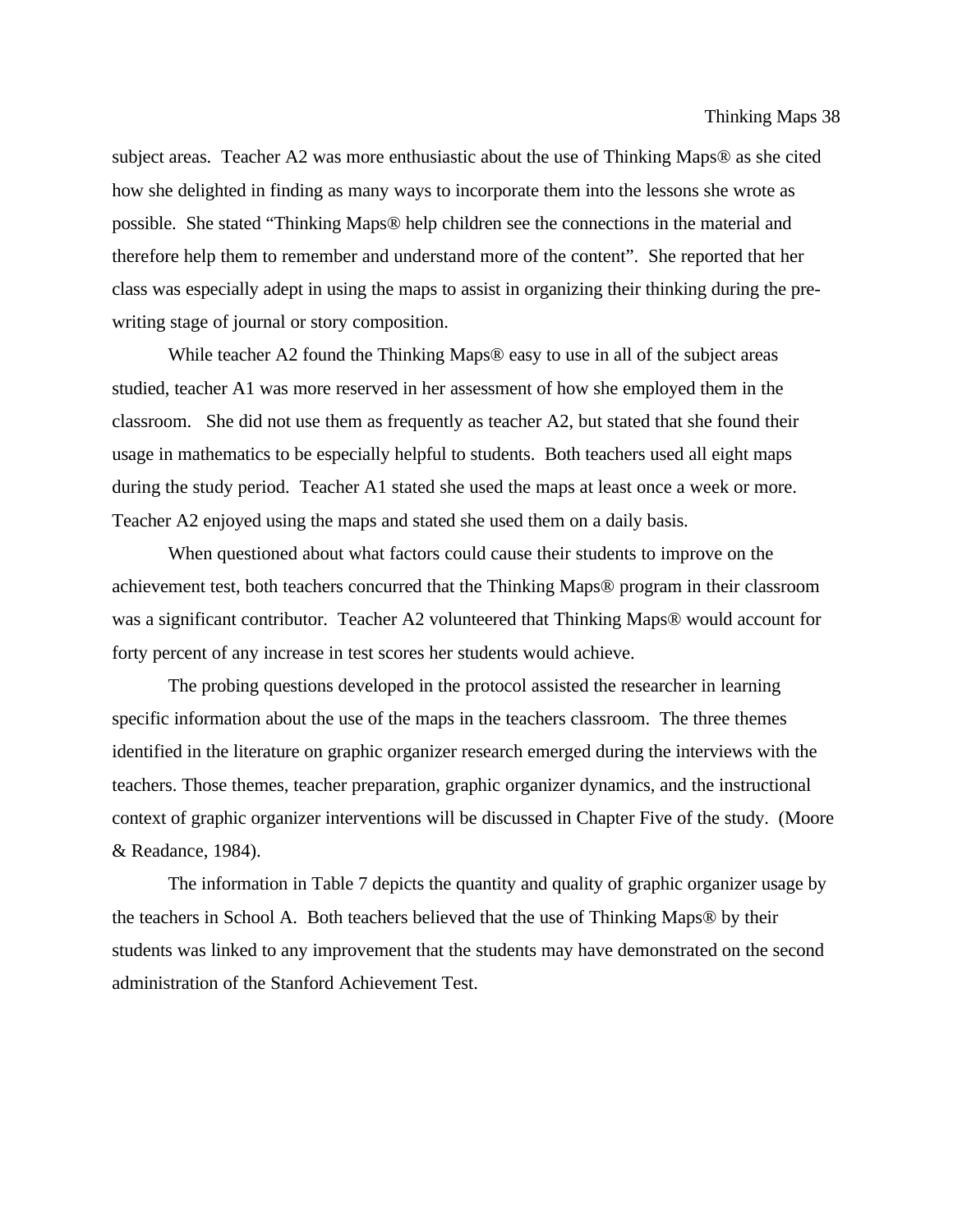Raw Data Matrix: Quantity and Quality of Use of Visual Tools by Teachers and Students in School A

| Use of visual tools |                         |                         |  |  |
|---------------------|-------------------------|-------------------------|--|--|
| Teacher             | Quantity                | Quality                 |  |  |
| A <sub>1</sub>      | All eight $(TM)^a$ used | TM used as specified in |  |  |
|                     | Used TM at least once   | training                |  |  |
|                     | per week or more        |                         |  |  |
|                     |                         |                         |  |  |
| A2                  | All eight TM used       | TM used as specified in |  |  |
|                     | Used TM at least once   | training                |  |  |
|                     | each day                |                         |  |  |
|                     |                         |                         |  |  |

<sup>a</sup>TM: Thinking Maps<sup>®</sup>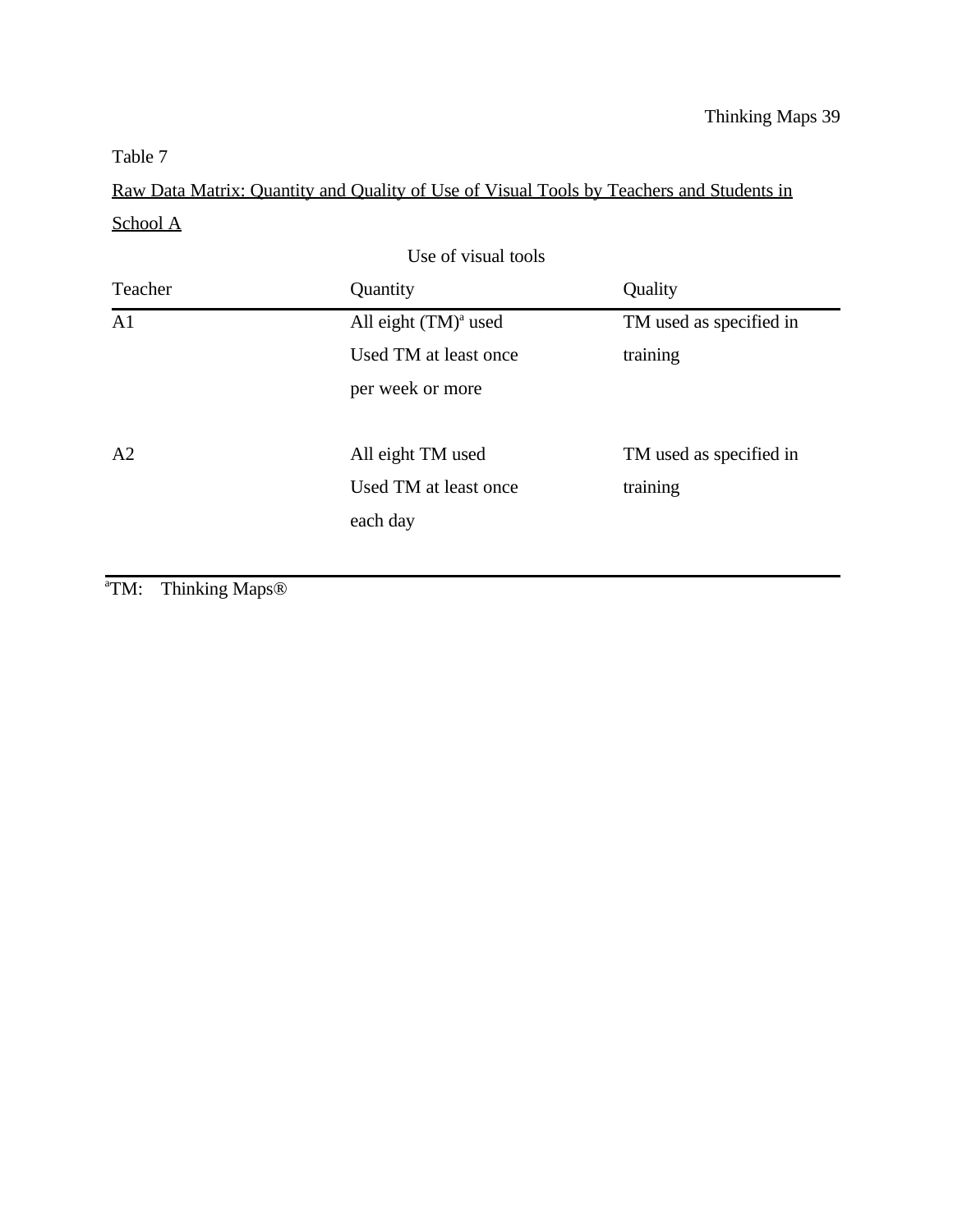# Description of the Control

School B served as the control in the study. The researcher collected information concerning the school's curriculum used in the fourth grade from the school principal. The school division's regular instructional program was in use in this school. In reading, the Scott-Foresman Reading program had been adopted division-wide. This program does include graphic organizers and other visual tools recommended to be used when introducing new material to be taught in context with the prescribed lessons. These organizers are not intended to be used in the same manner as the graphic organizers that accompany the Thinking Maps® program. Most are Venn diagrams, story maps or simple web maps, used to provide an outline for the student to visualize the information presented.

The mathematics curriculum developed by the school division, is manipulative-based, but does not employ graphic organizers as a central focus of instruction. Students transfer skills learned through hands-on activities to performance tasks using paper and pencil. The teachers in the control school reported that they did not use graphic organizers in their mathematics instruction.

The language program is similar to the reading program, but does not have a graphic organizer component attached to the lessons. Teachers concentrate on journal writing, modeling correct sentence construction, grammar lessons, and the writing process.

During the interviews with the teachers from School B, the researcher followed the interview protocol in attempting to assess the instructional climate of the classroom. Neither teacher mentioned graphic organizers or visual tools in describing their instructional program in any of the three subject areas studied. Activities such as group work, play acting, repetitive tasking, and working with manipulatives were cited as the mainstays of the instructional day.

Teacher B2 stated that any improvement demonstrated by her students could be attributed to the amount of repetition she employs. Teacher B1 was less enthusiastic about the improvement capabilities of her students. She could not identify one aspect of the instructional program that may lead to improved test scores. When asked to specify one reason that test scores may be higher on the second administration, she cited the attention given to test taking strategies in her classroom. Neither teacher attributed any perceived improvement in test scores to any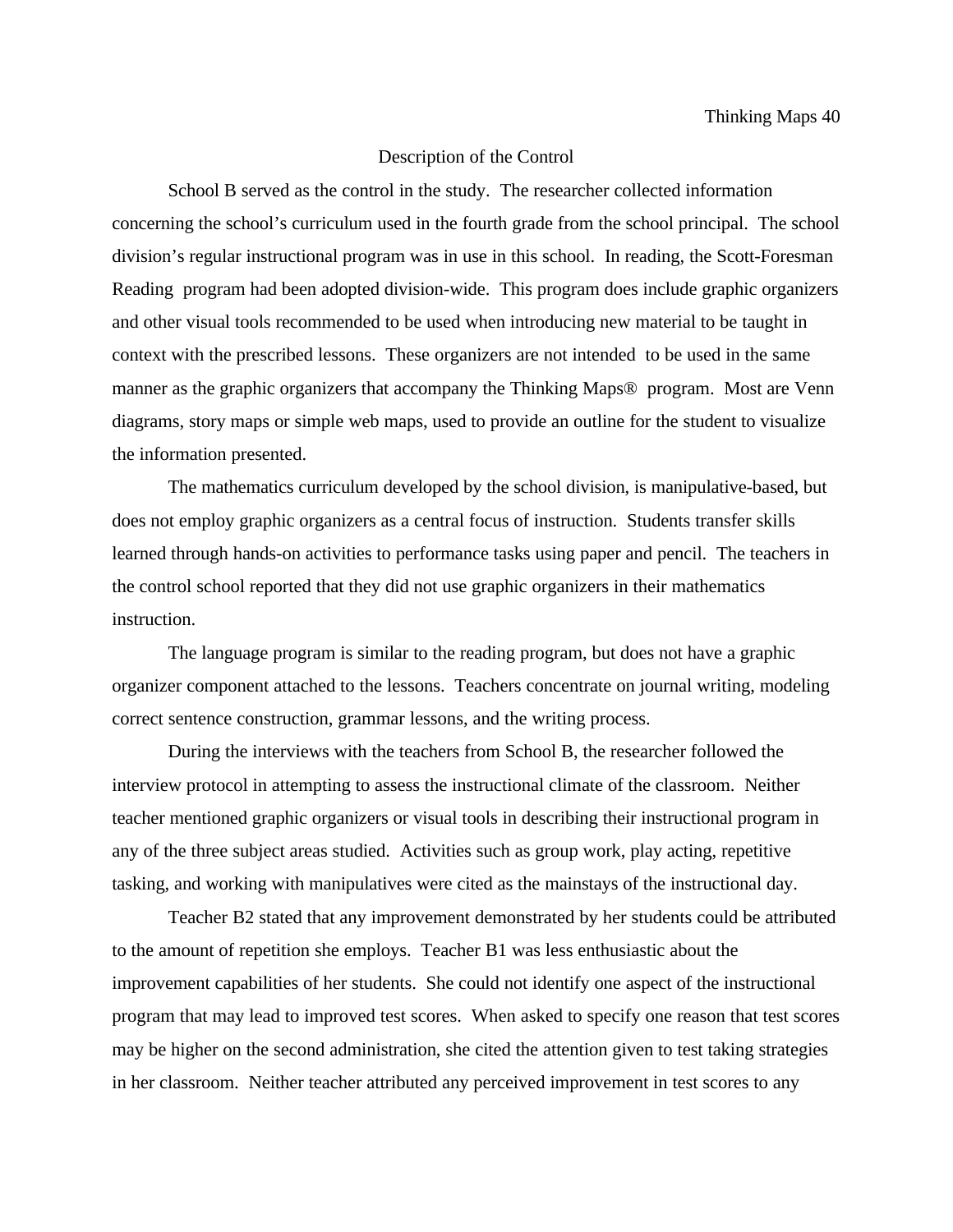usage of graphic organizers or visual tools.

The only mention of graphic organizers by either of the control group teachers came after the researcher introduced the probing questions designed to assess graphic organizer or visual tool usage. When asked directly, the teachers responded that they did use the graphic organizers that accompanied the Scott-Foresman reading series that the division had adopted. However, they volunteered that they did not use the available graphic organizers or other visual tools with each lesson. They had the freedom to use the graphic organizers as often or seldom as they chose. Both of the teachers stated that when graphic organizers were used in the classroom, they were selected from a menu provided by the teacher's guide and used to introduce new material. Story maps and Venn diagrams were used most often by the teachers to illustrate the material covered in the lesson. These were used only on the day the reading series specified to introduce new material to the students. They seldom used graphic organizers in math or language.

The information presented in Table 8 shows that the teachers in School B, while having the availability of graphic organizers through the reading program, seldom used them to provide more than a strategy to introduce new material during reading class.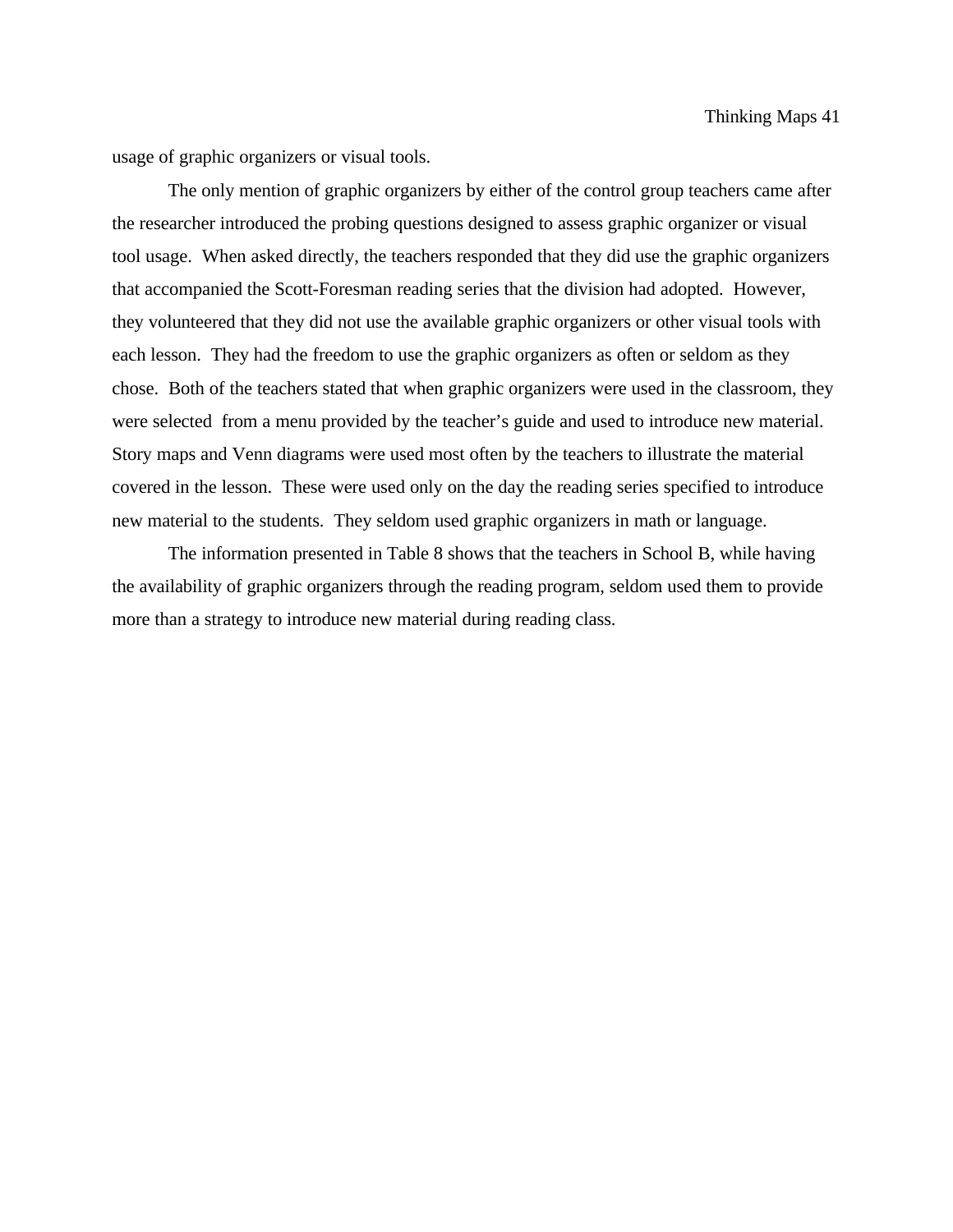# Raw Data Matrix: Quantity and Quality of Use of Visual Tools by Teachers and Students in School B

| Use of visual tools |                                                                                                      |                                                     |  |  |
|---------------------|------------------------------------------------------------------------------------------------------|-----------------------------------------------------|--|--|
| Teacher             | Quantity                                                                                             | Quality                                             |  |  |
| B1                  | Did not use graphic<br>organizers other than<br>story maps                                           | No training in the use of<br>any graphic organizers |  |  |
|                     | Used infrequently to<br>introduce new material                                                       |                                                     |  |  |
| B <sub>2</sub>      | Did not use graphic<br>organizers other than<br>story maps and Venn<br>Diagrams (Scott-<br>Foresman) | No training in the use of<br>any graphic organizers |  |  |
|                     | Some usage of graphic<br>organizers to introduce<br>new material                                     |                                                     |  |  |

Note: Teachers did not mention any type of visual tool or graphic organizer during the interview. Only with the use of probes did the researcher uncover any use of graphic organizers in the classroom.